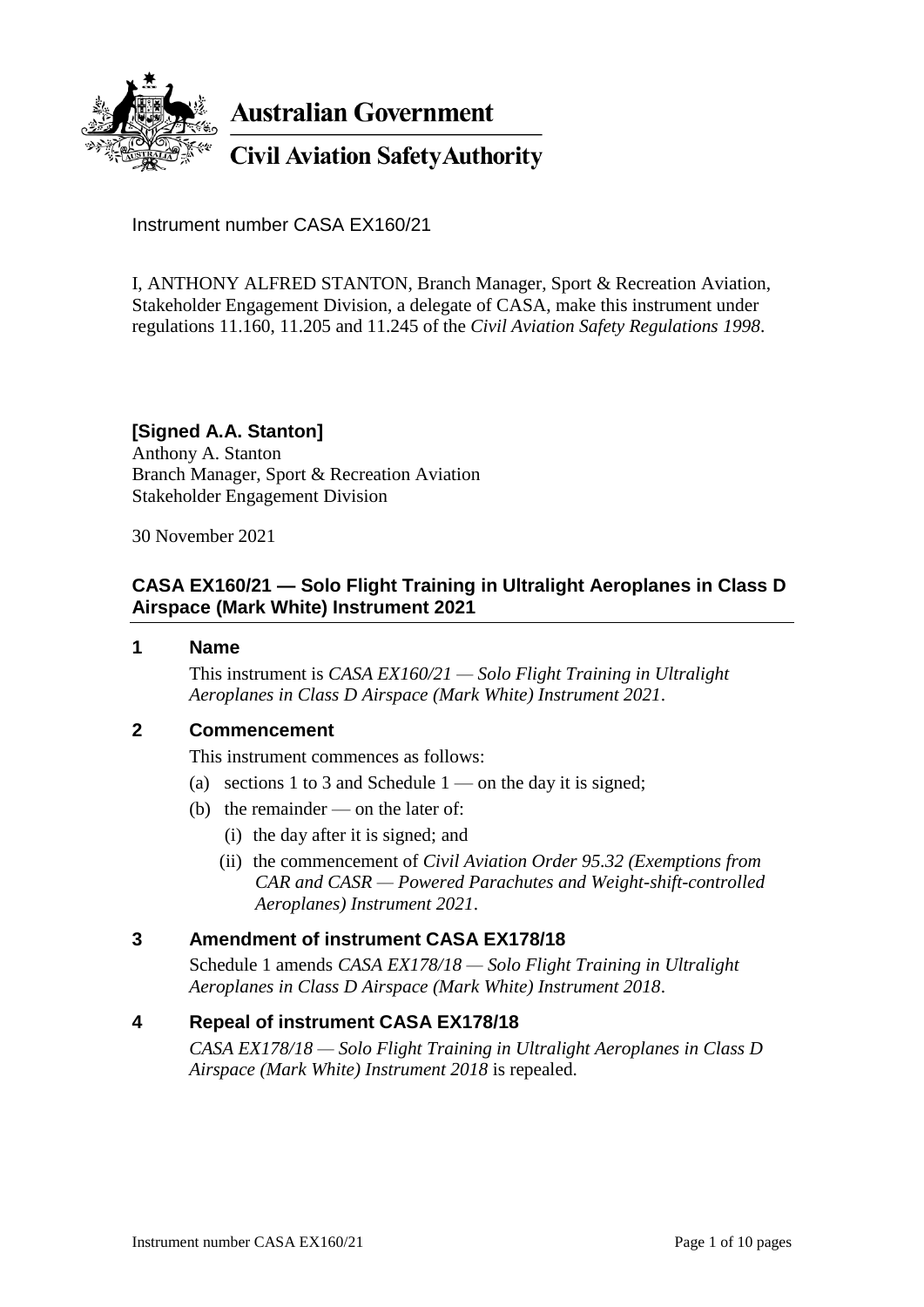# **5 Definitions**

*Note* In this instrument:

- certain terms and expressions, including *controlled aerodrome*, *medical certificate* and *pilot certificate*, have the same meaning as they have in the *Civil Aviation Act 1988* and the regulations
- the terms *conduct*, *recreational aviation medical practitioner's certificate* and *solo* have the meaning as defined in regulation 61.010 of CASR.

In this instrument:

*aerodrome traffic circuit* means the path that a relevant CAO 95.32 aeroplane must fly when entering, flying in, or leaving the traffic circuit at Coffs Harbour aerodrome.

*applicable CTA.1 performance criteria* means the performance criteria for a CTA.1 element mentioned in subclause 2.1.1 of section 3 of Schedule 2 to the Part 61 MOS, to the extent that the performance criteria for the CTA.1 element apply to a relevant solo training flight, flown in a control zone at Coffs Harbour aerodrome.

*Aviation Medical Certificate (basic class 2)* means a medical certificate issued by CASA to a person, under a legislative instrument made by CASA, on the basis that the person meets the medical standard basic class 2, as the medical standard exists at the time CASA issues the certificate.

*Note* At the time of making this instrument, an Aviation Medical Certificate (basic class 2) is issued under *CASA EX69/21 — Medical Certification (Private Pilot Licence Holders with Basic Class 2 Medical Certificate) Exemption 2021* (freely available to view or download at [https://www.legislation.gov.au/Details/F2021L00867\)](https://www.legislation.gov.au/Details/F2021L00867).

*C3.1 elements* means the elements of the competency requirements for a flight radio endorsement mentioned under the heading "C3.1 – Operate radio equipment" in subclause 2.1 of section 2 of Schedule 2 to the Part 61 MOS.

*C3.1 performance criteria* means the performance criteria for a C3.1 element, mentioned in subclause 2.1 of section 2 of Schedule 2 to the Part 61 MOS.

*CAO 95.32* means:

- (a) *Civil Aviation Order 95.32 (Exemptions from CAR and CASR — Powered Parachutes and Weight-shift-controlled Aeroplanes) Instrument 2021*, as in force from time to time; and
- (b) any instrument expressed to renew the instrument mentioned in paragraph (a), as in force from time to time.

*CFI* means the person who performs the duties and responsibilities of the chief flying instructor of Midcoast Microlights.

*Note* At the time this instrument is made, the Australian Business Register shows that Mark White is an individual/sole trader registered to a business with the trading name of Midcoast Microlights.

*Coffs Harbour aerodrome* means Coffs Harbour aerodrome (YCFS), CASA.ADCERT.0241.

*controlled aerodrome endorsement* has the same meaning as in Division 61.G.2 of CASR.

*controlled airspace endorsement* has the same meaning as in Division 61.G.2 of CASR.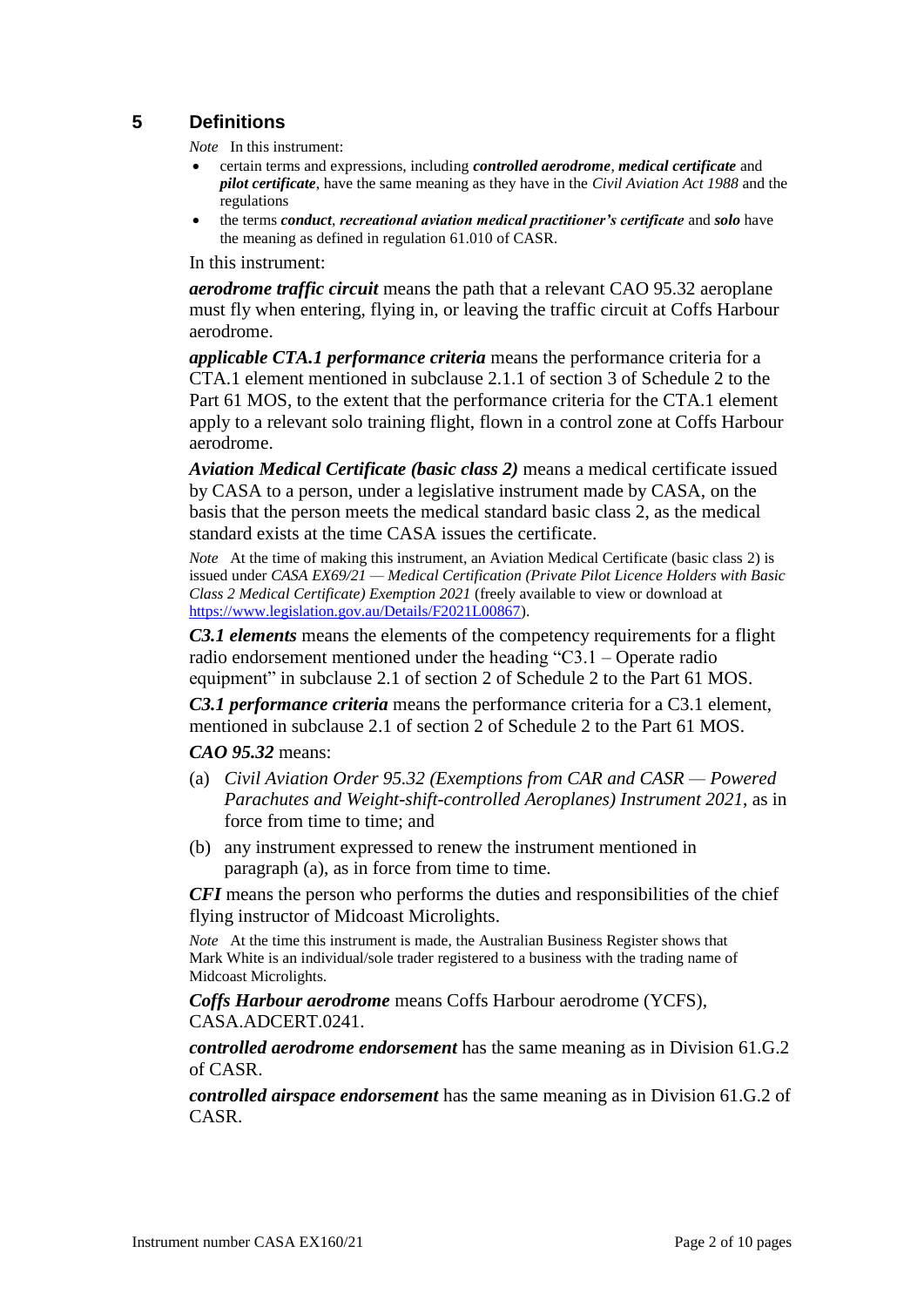*Cross Country Endorsement* has the same meaning as in the RAAus Operations Manual.

*Note* At the time of making this instrument, the RAAus Operations Manual is freely available to view or download at

[https://www.raa.asn.au/storage/raaus-flight-operations-manual-issue-711.pdf.](https://www.raa.asn.au/storage/raaus-flight-operations-manual-issue-711.pdf)

*CTA.1 elements* means the elements of the competency requirements for a controlled airspace endorsement, mentioned under the heading "CTA.1 – Operate aircraft in controlled airspace" in subclause 2.1.1 of section 3 of Schedule 2 to the Part 61 MOS.

*flight radio endorsement* has the same meaning as in Division 61.G.2 of CASR. *Mark White* means Mark White, ARN 526126.

*medical standard basic class 2* means the commercial vehicle driver medical standards that apply to drivers of heavy vehicles, public passenger vehicles or vehicles carrying dangerous goods, published by Austroads, without conditions or restrictions other than a requirement to wear glasses or a hearing aid.

*Note* At the time of making this instrument, the commercial vehicle driver medical standards mentioned in the definition of *medical standard basic class 2* are included in the publication titled *Assessing Fitness to Drive for commercial and private vehicle drivers*, 5th edition, 2016 (as amended up to August 2017). That publication is freely available to view or download by searching for the publication title on the Austroads Publications page, located at [https://austroads.com.au/publications.](https://austroads.com.au/publications)

*Part 61 MOS* means the *Part 61 Manual of Standards Instrument 2014*, as in force from time to time.

*RAAus* means Recreational Aviation Australia Limited, ARN 224806.

*RAAus Operations Manual* means the document titled *Recreational Aviation Australia Flight Operations Manual*, issue 7.1.1, dated 31 March 2021.

*RAAus restricted pilot* means a person who:

- (a) holds a student pilot certificate, a converting pilot certificate or a pilot certificate issued by, or under the delegated authority of, RAAus; and
- (b) is authorised by Mark White to fly a relevant solo training flight.

*relevant CAO 95.32 aeroplane* means a weight-shift-controlled aeroplane:

- (a) of a kind mentioned in subsection 4 of CAO 95.32; and
- (b) available for use by Mark White for flight training purposes at Coffs Harbour aerodrome; and
- (c) maintained by a person authorised by Mark White.

*relevant solo training flight* means a solo flight that is conducted:

- (a) by Mark White; and
- (b) in a relevant CAO 95.32 aeroplane operated by Mark White; and
- (c) in Class D airspace at Coffs Harbour aerodrome; and
- (d) for the purpose of assessing if an RAAus restricted pilot qualifies for the issue of:
	- (i) a pilot certificate; or
	- (ii) a Cross Country Endorsement on a pilot certificate.

*Note* Class D airspace at Coffs Harbour aerodrome is determined from time to time in a legislative instrument made under regulation 5 of the *Airspace Regulations 2007*. At the time of making this instrument, the legislative instrument is *CASA OAR 024/21 — Determination of*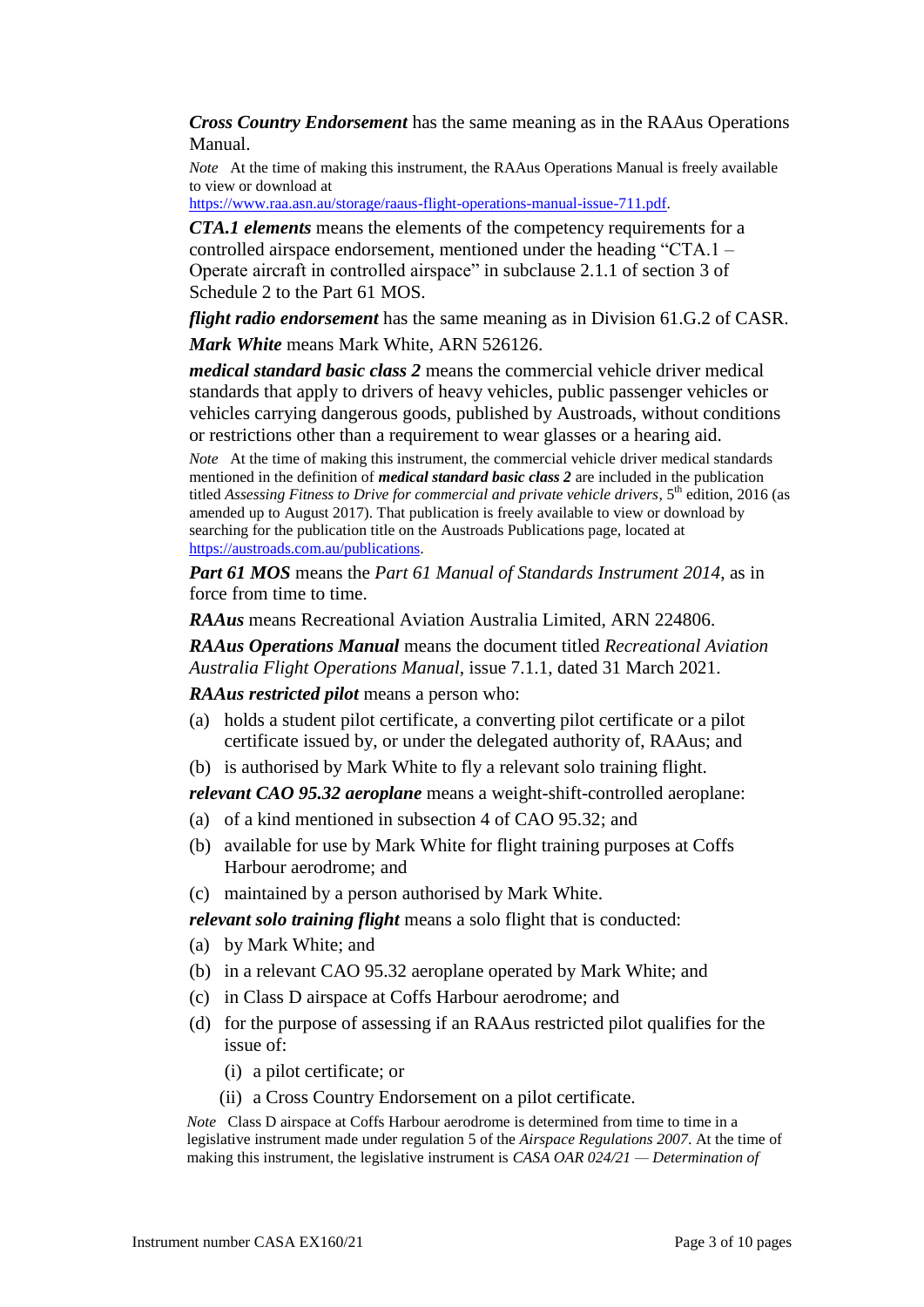*Airspace and Controlled Aerodromes Etc. (Designated Airspace Handbook) Instrument 2020* (available to freely view or download at [https://www.legislation.gov.au/Details/F2021L00586\)](https://www.legislation.gov.au/Details/F2021L00586).

# **6 Exemption**

- (1) Each of the following is exempt from complying with subparagraphs 8.2 (d) and (e) of CAO 95.32 in relation to a relevant solo training flight:
	- (a) Mark White;
	- (b) an RAAus restricted pilot who is flying the relevant solo training flight.
- (2) The exemption in subsection (1) is subject to the conditions mentioned in sections 7, 9 and 12.
- (3) The exemption in subsection (1) ceases to be in force at the end of 30 November 2024.

# **7 Conditions – RAAus restricted pilots and Mark White – certificates and documents**

- (1) An RAAus restricted pilot must not fly a relevant CAO 95.32 aeroplane for a relevant solo training flight unless the RAAus restricted pilot:
	- (a) holds a current certificate of 1 of the following kinds:
		- (i) a class 1 medical certificate;
		- (ii) a class 2 medical certificate;
		- (iii) an Aviation Medical Certificate (basic class 2);
		- (iv) a recreational aviation medical practitioner's certificate; and
	- (b) holds a current document of 1 of the following kinds:
		- (i) a flight radiotelephone operator licence;
		- (ii) a radio operator endorsement issued by, or under the delegated authority of, RAAus.
- (2) Mark White must ensure that an RAAus restricted pilot, in relation to a relevant solo training flight, complies with the requirements to hold certificates and documents mentioned in subsection (1).

## **8 Directions – Mark White as CFI – authorising relevant solo training flights**

- (1) The directions in subsections (2), (3) and (4) apply to Mark White as the CFI. *Assessment and related records — controlled aerodrome competence*
- (2) Mark White must not authorise an RAAus restricted pilot to fly a relevant solo training flight within an aerodrome traffic circuit unless:
	- (a) Mark White has assessed that the RAAus restricted pilot for the relevant solo training flight has demonstrated each element of the competency requirements for a controlled aerodrome endorsement:
		- (i) mentioned in column 1 of an item in the following table; and
		- (ii) according to the performance criteria, for the element, mentioned in column 2 of the table; and
	- (b) Mark White has, in relation to each element of the competency requirements for a controlled aerodrome endorsement mentioned in column 1 of the following table, entered, in writing, in Mark White's records: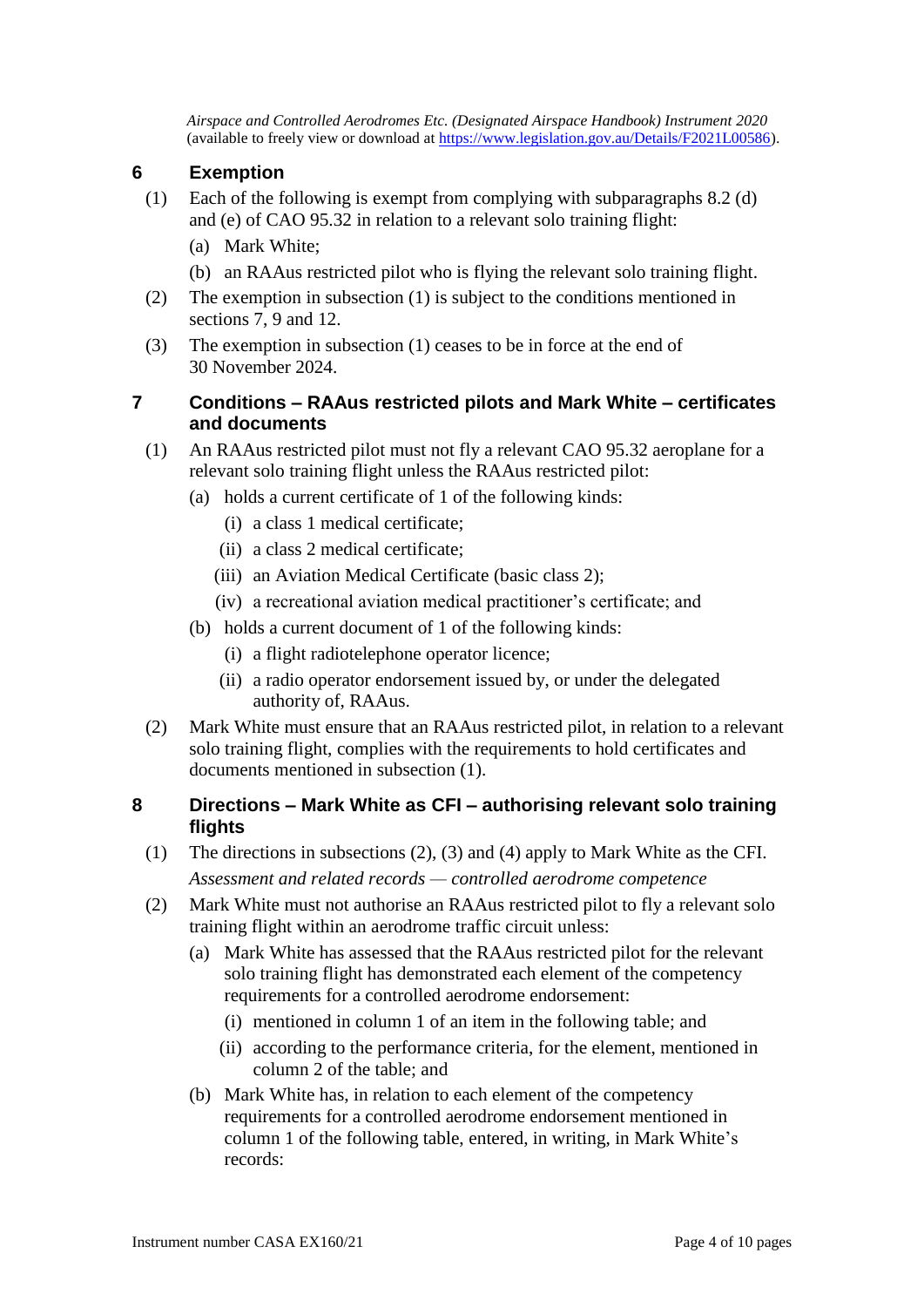- (i) that Mark White assessed the RAAus restricted pilot according to the performance criteria, for each element, mentioned in column 2 of the table; and
- (ii) for each of the performance criteria that Mark White assessed the RAAus restricted pilot as competent.

| <b>Item</b>    | <b>Element of competency</b><br>requirement (column 1)         | Performance criteria for the<br>element (column 2)                                                                                                                                      |
|----------------|----------------------------------------------------------------|-----------------------------------------------------------------------------------------------------------------------------------------------------------------------------------------|
| $\mathbf{1}$   | CTR.1 — Controlled aerodrome<br>pre-flight preparation         | The performance criteria<br>mentioned, for the element, in<br>each paragraph of subclause 2.1 of<br>section 3 of Schedule 2 to the<br>Part 61 MOS                                       |
| $\overline{2}$ | $CTR.2 - Taxi$ aircraft at a<br>controlled aerodrome           | The performance criteria<br>mentioned, for the element, in<br>each paragraph of subclause 2.2 of<br>section 3 of Schedule 2 to the Part<br>61 MOS                                       |
| 3              | $CTR.3$ — Perform departure from<br>controlled aerodrome       | The performance criteria<br>mentioned, for the element, in<br>each paragraph of subclause 2.3 of<br>section 3 of Schedule 2 to the<br>Part 61 MOS, other than<br>paragraphs (f) and (i) |
| $\overline{4}$ | CTR.4 — Perform arrival and<br>landing at controlled aerodrome | The performance criteria<br>mentioned, for the element, in<br>each paragraph of subclause 2.4 of<br>section 3 of Schedule 2 to the<br>Part 61 MOS, other than<br>paragraphs (a) and (c) |

## **Table Elements of competency requirements and performance criteria — controlled aerodrome endorsement**

*Assessment and related records — controlled airspace competence*

- (3) Mark White must not authorise an RAAus restricted pilot to fly a relevant solo training flight within an aerodrome traffic circuit unless:
	- (a) Mark White has assessed that the RAAus restricted pilot for the relevant solo training flight has demonstrated the CTA.1 elements according to the applicable CTA.1 performance criteria; and
	- (b) Mark White has, in relation to each CTA.1 element, entered the following, in writing, in Mark White's records:
		- (i) that Mark White assessed the RAAus restricted pilot according to the applicable CTA.1 performance criteria;
		- (ii) for the applicable CTA.1 performance criteria that Mark White assessed the RAAus restricted pilot as competent.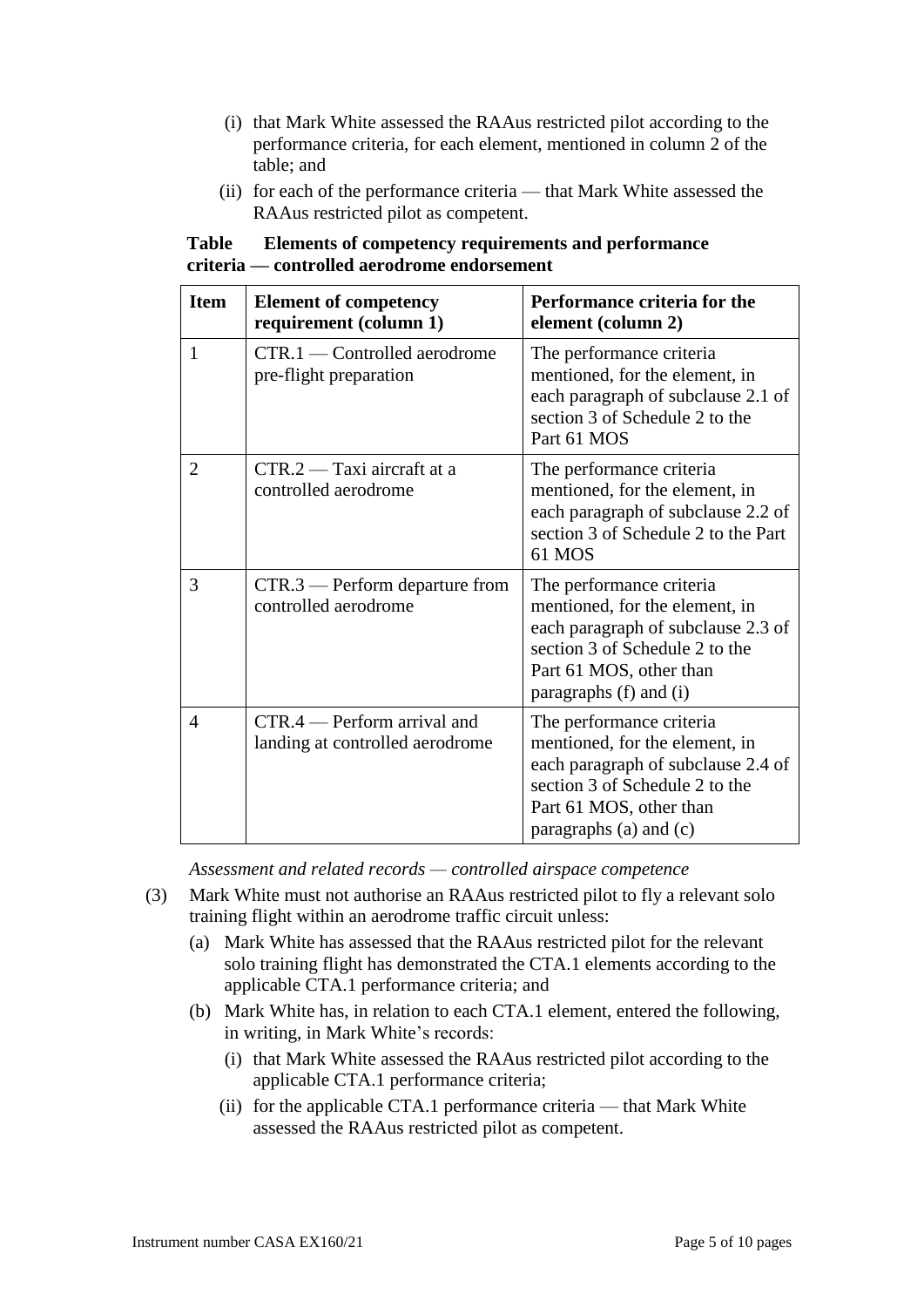#### *Assessment and related records — flight radio competence*

- (4) Mark White must not authorise a relevant solo training flight that is flown by an RAAus restricted pilot within an aerodrome traffic circuit unless:
	- (a) Mark White has assessed that the RAAus restricted pilot for the relevant solo training flight has demonstrated the C3.1 elements according to the C3.1 performance criteria; and
	- (b) Mark White has, in relation to each C3.1 element, entered the following, in writing, in Mark White's records:
		- (i) that Mark White has assessed the RAAus restricted pilot according to the C3.1 performance criteria for the C3.1 element;
		- (ii) for each C3.1 performance criteria that Mark White assessed the RAAus restricted pilot as competent.

## **9 Condition – Mark White as CFI – permitting relevant solo training flights**

- (1) The condition in subsection (2) applies to Mark White as the CFI.
- (2) Mark White must not permit an RAAus restricted pilot to commence a relevant solo training flight unless Mark White has:
	- (a) authorised the RAAus restricted pilot, in writing, to fly the relevant solo training flight; and
	- (b) recorded the authorisation in accordance with subsection 10 (2).

*Note* Other conditions that apply in relation to:

- (a) a relevant CAO 95.32 aeroplane include, but may not be limited to, the general conditions in section 7 of CAO 95.32; and
- (b) a person operating a relevant CAO 95.32 aeroplane include, but may not be limited to, the flight conditions in section 8 of CAO 95.32 (other than the conditions in subparagraphs 8.2 (d) and (e)).

#### **10 Direction – Mark White as CFI – recording authorisations and competencies**

- (1) The direction in subsection (2) applies to Mark White as the CFI.
- (2) Mark White must record, in writing, the authorisation mentioned in paragraph 9 (2) (a):
	- (a) for an RAAus restricted pilot's first relevant solo training flight in the RAAus restricted pilot's logbook; and
	- (b) for any other relevant solo training flight by an RAAus restricted pilot in Mark White's records.

## **11 Directions – Mark White as CFI – authorising relevant solo training flights involving airspace transitions**

(1) The directions in subsections (2), (3), (4), (5) and (6) apply to Mark White as the CFI.

*Assessment and related records — controlled aerodrome competence*

- (2) Mark White must not authorise an RAAus restricted pilot to fly a relevant solo training flight involving one or more transitions between Class D and Class G airspace unless:
	- (a) Mark White has assessed that the RAAus restricted pilot for the relevant solo training flight has demonstrated the competency requirements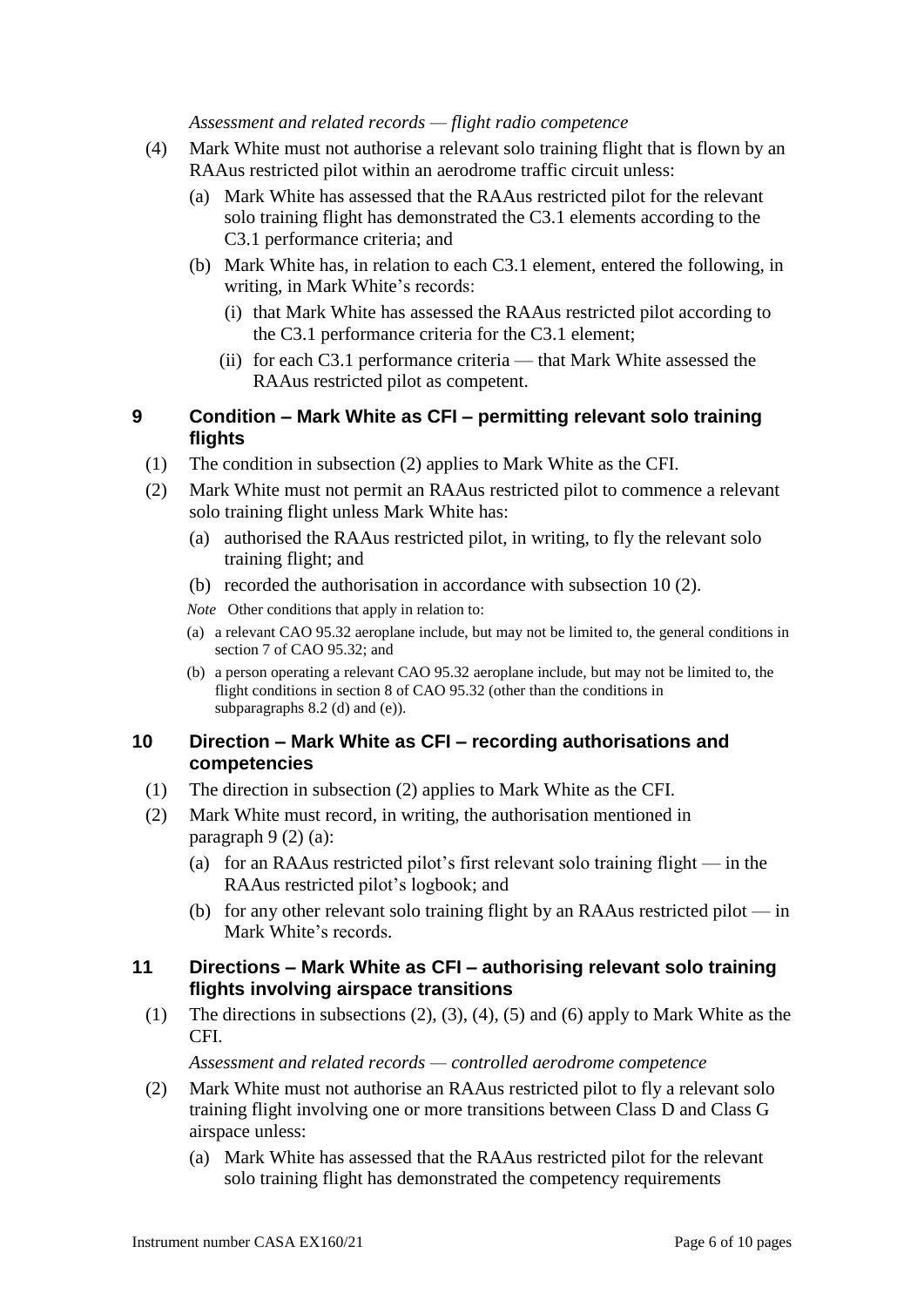mentioned in the Part 61 MOS for a controlled aerodrome endorsement; and

- (b) Mark White has, in relation to each element of the competency requirements for a controlled aerodrome endorsement mentioned in column 1 of the following table, entered, in writing, in Mark White's records:
	- (i) that Mark White assessed the RAAus restricted pilot according to the performance criteria, for each element, mentioned in column 2 of the table; and
	- (ii) for each of the performance criteria that Mark White assessed the RAAus restricted pilot as competent.

## **Table Elements of competency requirements and performance criteria — controlled aerodrome endorsement**

| <b>Item</b>    | <b>Element of competency</b><br>requirement (column 1)            | Performance criteria for the element<br>$\left(\text{column } 2\right)$                                                                     |
|----------------|-------------------------------------------------------------------|---------------------------------------------------------------------------------------------------------------------------------------------|
|                | $CTR.1$ - Controlled<br>aerodrome pre-flight<br>preparation       | The performance criteria mentioned, for the<br>element, in each paragraph of subclause 2.1 of<br>section 3 of Schedule 2 to the Part 61 MOS |
| $\mathcal{D}$  | $CTR.2 - Taxi$ aircraft at<br>a controlled aerodrome              | The performance criteria mentioned, for the<br>element, in each paragraph of subclause 2.2 of<br>section 3 of Schedule 2 to the Part 61 MOS |
| $\mathcal{R}$  | $CTR.3$ - Perform<br>departure from controlled<br>aerodrome       | The performance criteria mentioned, for the<br>element, in each paragraph of subclause 2.3 of<br>section 3 of Schedule 2 to the Part 61 MOS |
| $\overline{A}$ | CTR.4 — Perform arrival<br>and landing at controlled<br>aerodrome | The performance criteria mentioned, for the<br>element, in each paragraph of subclause 2.4 of<br>section 3 of Schedule 2 to the Part 61 MOS |

*Assessment and related records — controlled airspace and flight radio competence*

(3) Mark White must not authorise an RAAus restricted pilot to fly a relevant solo training flight involving one or more transitions between Class D and Class G airspace unless the requirements mentioned in subsections 8 (3) and 8 (4) have been met in relation to the RAAus restricted pilot.

*Assessment and related records — practical training in flight*

- (4) Mark White must not authorise an RAAus restricted pilot's first relevant solo training flight involving transitions between Class D and Class G airspace unless Mark White has made a record in the RAAus restricted pilot's logbook stating that Mark White is satisfied, on reasonable grounds, that the RAAus restricted pilot has demonstrated:
	- (a) the CTA.1 elements mentioned in paragraph 8 (3) (a) according to the applicable CTA.1 performance criteria; and
	- (b) the C3.1 elements mentioned in paragraph 8 (4) (a) according to the C3.1 performance criteria; and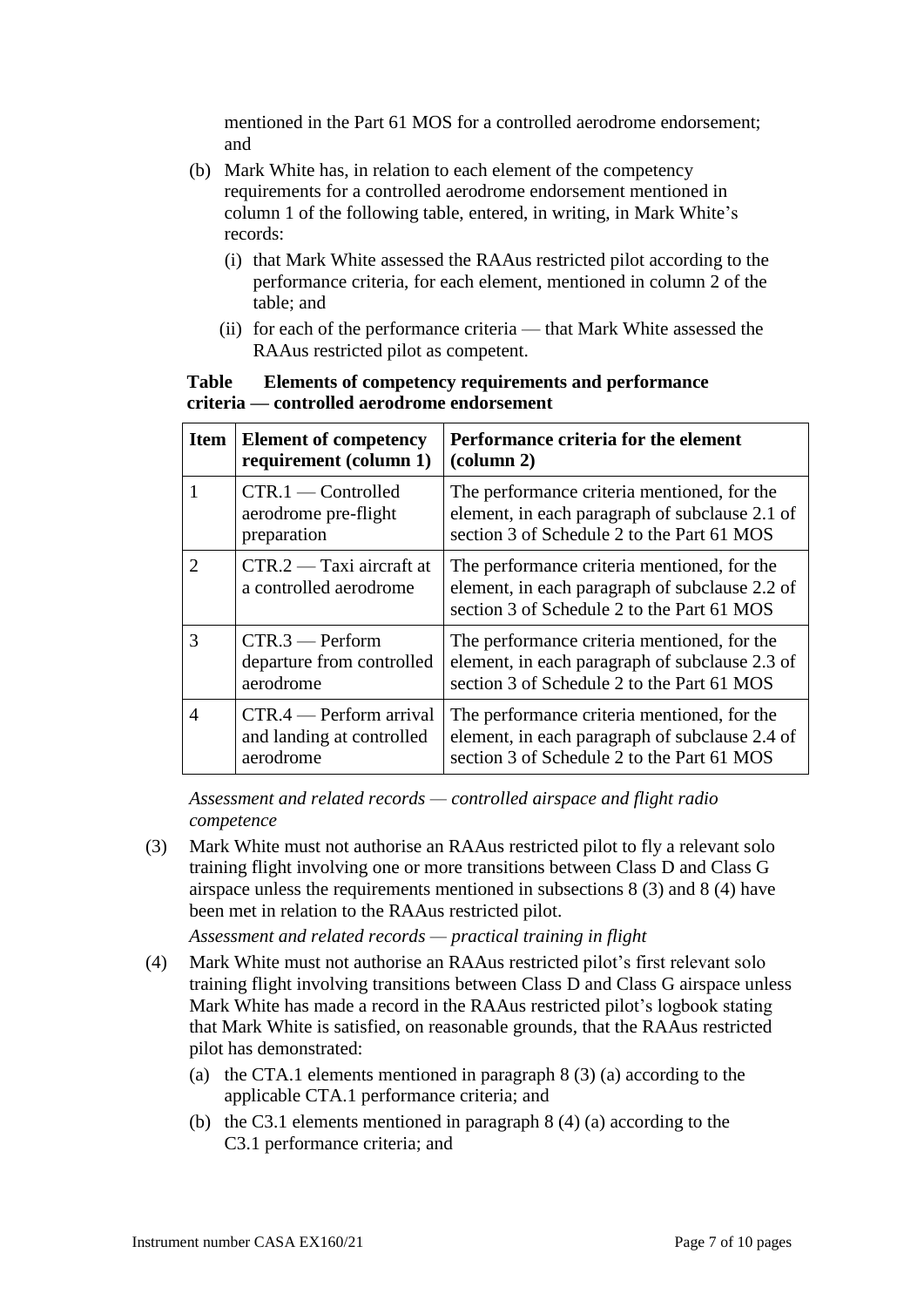- (c) the competency requirements for a controlled aerodrome endorsement mentioned in paragraph 11 (2) (a).
- (5) Mark White must not authorise an RAAus restricted pilot to fly a relevant solo training flight involving transitions between Class D and Class G airspace unless:
	- (a) Mark White has conducted one or more flights with the RAAus restricted pilot that:
		- (i) depart from, and arrive at, Coffs Harbour aerodrome; and
		- (ii) involve one or more transitions to Class G airspace; and
		- (iii) involve one or more transitions from Class G airspace; and
	- (b) the RAAus restricted pilot has received practical training in flight on the airspace management procedures for Class D airspace at Coffs Harbour aerodrome.
- (6) However, an RAAus restricted pilot is not required to receive the practical training mentioned in paragraph (5) (b) from Mark White if Mark White is satisfied, on reasonable grounds, that the records of another flight training school at Coffs Harbour aerodrome demonstrate that the RAAus restricted pilot has received the practical training at the other flight training school.

# **12 Condition – Mark White – information about accident or incident**

If Mark White reports an accident or incident under the *Transport Safety Investigation Act 2003* or the *Transport Safety Investigation Regulations 2021*, in relation to a relevant solo training flight, Mark White must, as soon as practicable after reporting the accident or incident, provide a copy of the report to [SPORT@casa.gov.au.](mailto:sport@casa.gov.au)

# **13 Directions – Mark White – record retention and audit**

#### *Record retention*

- (1) Mark White must retain the following records for a minimum of 5 years from the date Mark White completes an assessment of an RAAus restricted pilot for the purposes of this instrument:
	- (a) a copy of the certificate held by an RAAus restricted pilot to comply with paragraph  $7(1)(a)$ ;
	- (b) a copy of the document held by an RAAus restricted pilot to comply with paragraph  $7(1)(b)$ ;
	- (c) the assessment that an RAAus restricted pilot has demonstrated each element of the competency requirements for a controlled aerodrome endorsement mentioned in column 1 of an item of the table in subsection 8 (2) according to the performance criteria mentioned, for the item, in column 2 of the table;
	- (d) a copy of the records, related to an RAAus restricted pilot, mentioned in subparagraphs  $8(2)$  (b) (i) and (ii);
	- (e) the assessment that an RAAus restricted pilot has demonstrated each CTA.1 element mentioned in paragraph 8 (3) (a) according to the applicable CTA.1 performance criteria;
	- (f) a copy of the records, related to an RAAus restricted pilot, mentioned in subparagraphs  $8(3)$  (b) (i) and (ii);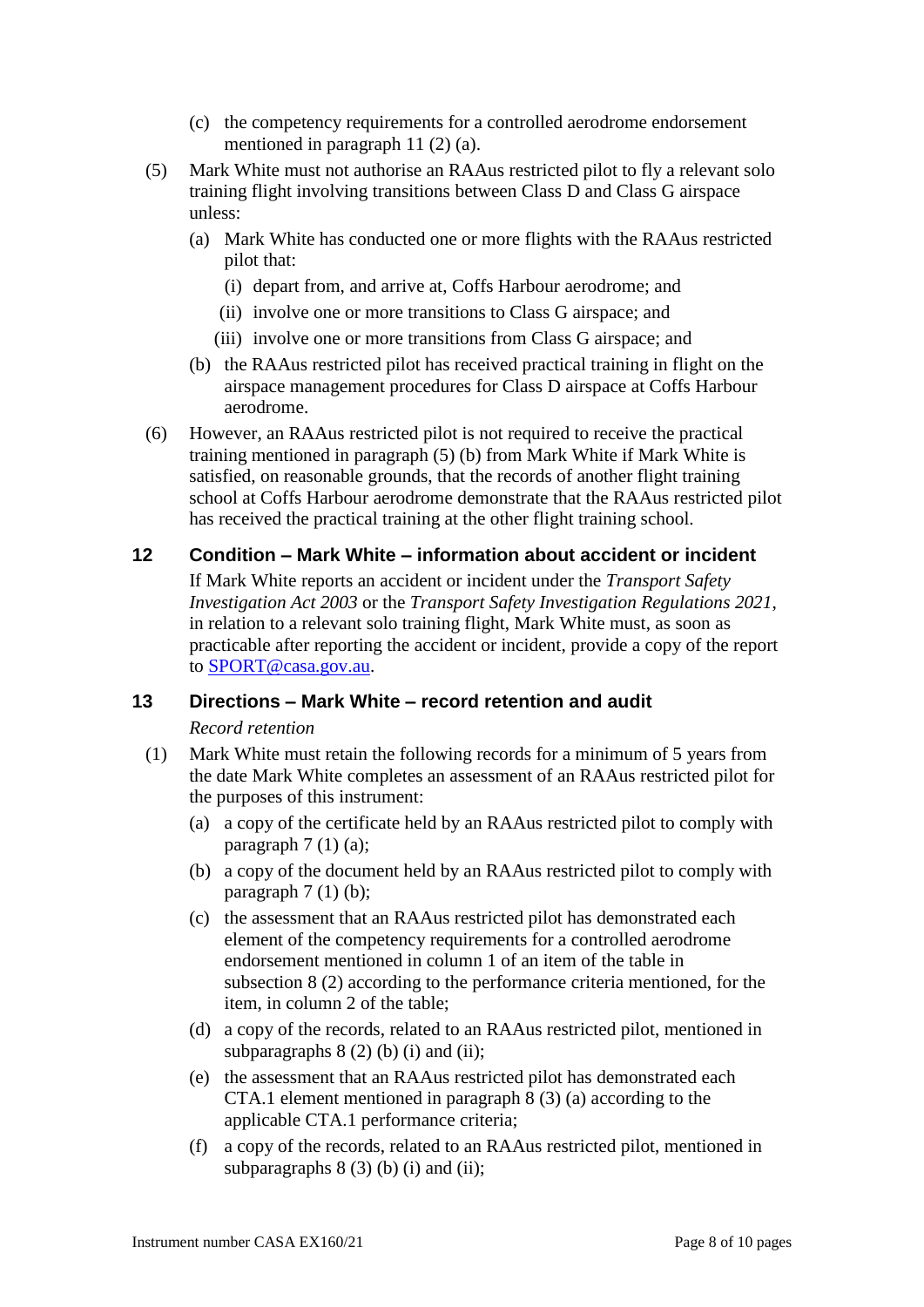- (g) the assessment that an RAAus restricted pilot has demonstrated the C3.1 elements mentioned in paragraph 8 (4) (a) according to the C3.1 performance criteria;
- (h) a copy of the records, related to an RAAus restricted pilot, mentioned in subparagraphs  $8(4)(b)(i)$  and  $(ii)$ ;
- (i) the authorisation, related to an RAAus restricted pilot, mentioned in paragraph  $9(2)(a)$ ;
- (j) a copy of the records, related to an RAAus restricted pilot, mentioned in paragraphs  $10(2)$  (a) and (b);
- (k) the assessment that an RAAus restricted pilot has demonstrated the competency requirements for a controlled aerodrome endorsement mentioned in paragraph 11 (2) (a);
- (l) a copy of the records, related to an RAAus restricted pilot, mentioned in subparagraphs  $11(2)$  (b) (i) and (ii);
- (m) a copy of the records, related to an RAAus restricted pilot, mentioned in paragraphs  $11$  (4) (a), (b) and (c);
- (n) a copy of the records, related to an RAAus restricted pilot, mentioned in subsection 11 (6).

*Audit*

- (2) If CASA notifies Mark White, in writing, that it intends to audit Mark White's records and facilities to assess whether this instrument is being, or has been, complied with, and provides reasonable notice of the audit, Mark White must:
	- (a) make the records available to CASA; and
	- (b) provide CASA with access to the facilities.

# **14 Repeal of this instrument**

This instrument is repealed at the earlier of:

- (a) the end of the period of 5 years following the repeal of CAO 95.32; and
- (b) the end of 30 November 2029.
- *Note* For regulation 11.250 of CASR:
	- (a) the directions in sections 8, 10 and 11 cease to be in force at the end of 30 November 2024; and
	- (b) the directions in section 13 continue to be in force until the repeal of this instrument.

# **Schedule 1 Amendment of** *CASA EX178/18 — Solo Flight Training in Ultralight Aeroplanes in Class D Airspace (Mark White) Instrument 2018*

# **[1] Paragraph 2 (b), including the note**

#### *substitute*

- (b) is repealed at the earlier of:
	- (i) the end of the period of 5 years following the repeal of CAO 95.32 or CAO 95.55; or
	- (ii) the end of 1 December 2026.